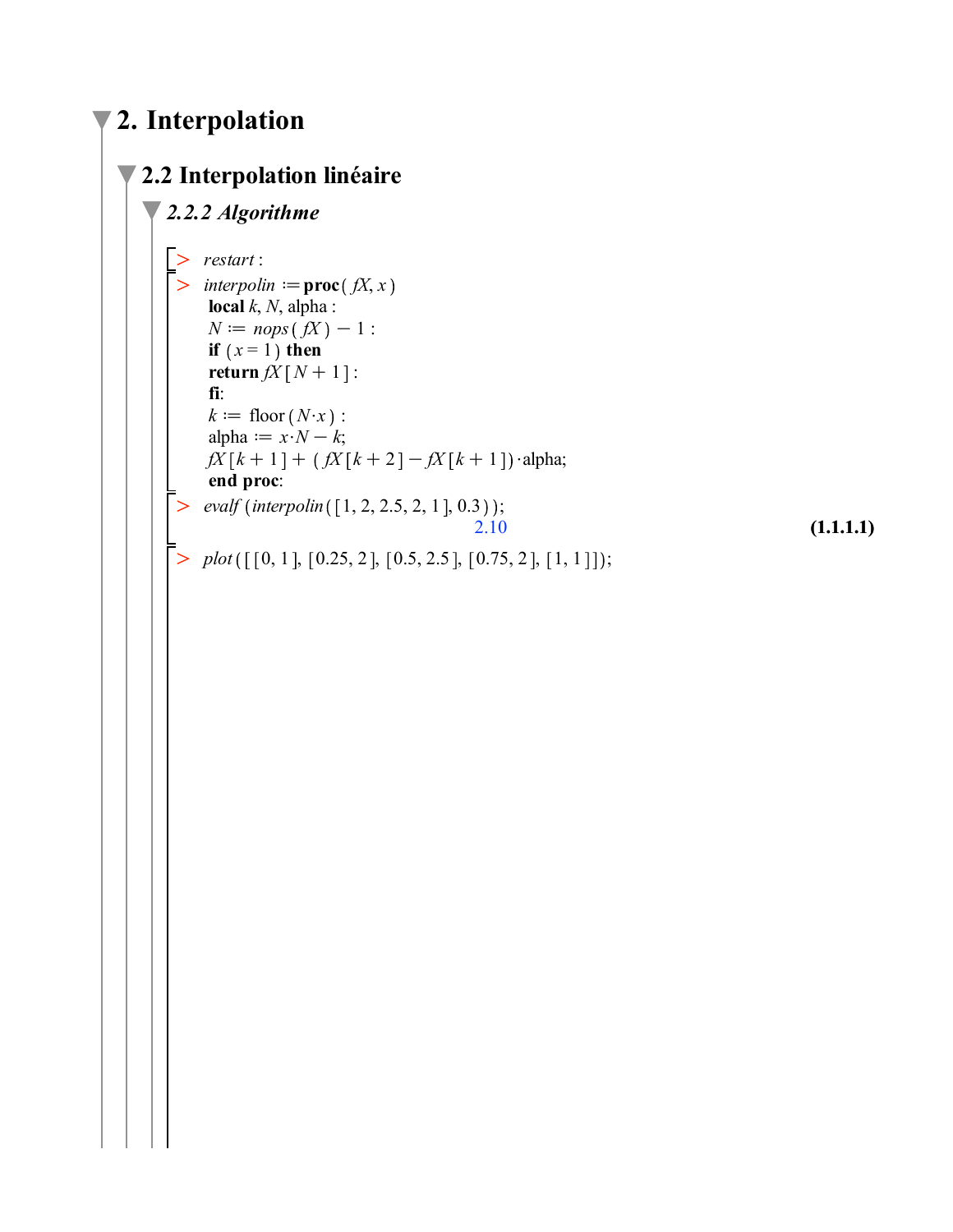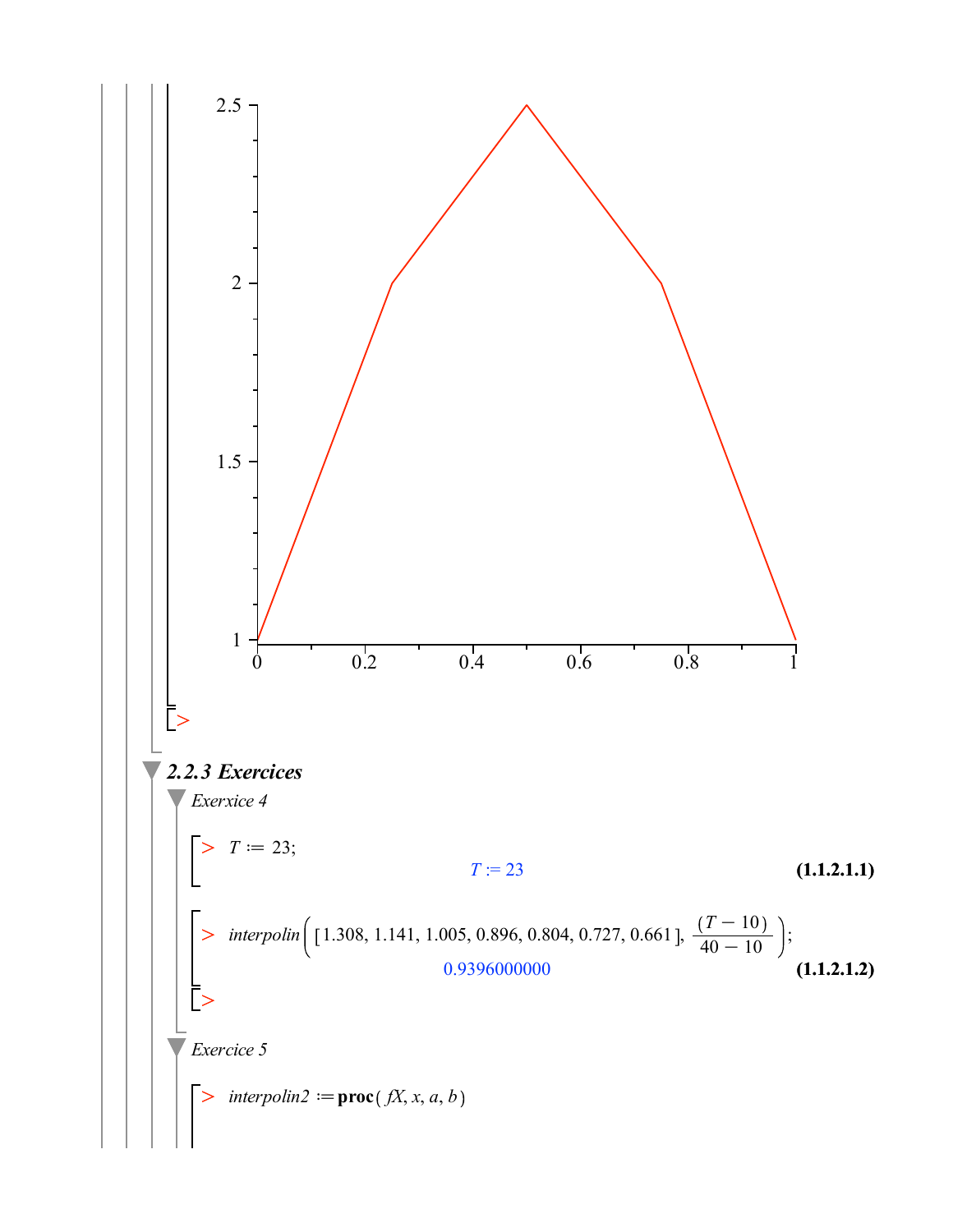**(1.1.2.3.2) (1.1.2.3.1) (1.1.2.4.2)**  $\geq$  $\geq$ **(1.1.2.4.1)**  $\geq$  $>$  interpolin2([362.78, 512.35], 16, 15, 20); > interpolin2( $[0, 227.04, 362.78, 512.35, 602.97, 901.67]$ , 16, 0, 30);  $\geq$  $\geq$  $\geq$  $\geq$  $\geq$  $\geq$  $\geq$ **(1.1.2.4.3)**  $\geq$ *interpolin*  $\left( fX, \frac{(x-a)^{n}}{a}\right)$  $b - a$ :<br>; **end proc**: **#Deuxième methode**  $interpolin2bis := \textbf{proc}(fX, x, a, b)$ **local**  $N, h, k$ :  $N := nops(fX) - 1$ : **if**  $(x = b)$  **then return**  $fX[N+1]$ : **fi**:  $h := \frac{(b-a)}{N}$ :  $k := \text{floor}\left(\frac{(x-a)}{h}\right)$ :  $fX[k+1] + \frac{(fX[k+2]-fX[k+1])}{h} \cdot (x - (a + k \cdot h))$ : **end proc**: *Exercice 7 interpolin2* ([1.308, 1.141, 1.005, 0.896, 0.804, 0.727, 0.661], T, 10, 40); 0.9396000000 *interpolin2bis* ([1.308, 1.141, 1.005, 0.896, 0.804, 0.727, 0.661], *T*, 10, 40); 0.9396000000 *Exercice 8*  $512.35 - 362.78$  $\frac{35}{20-15} \cdot (16-15) + 362.78;$ 392.6940000 462.4933333 392.6940000 *Exercice 9 localisation*  $:=$  **proc** $(X, x)$ **local** *i*;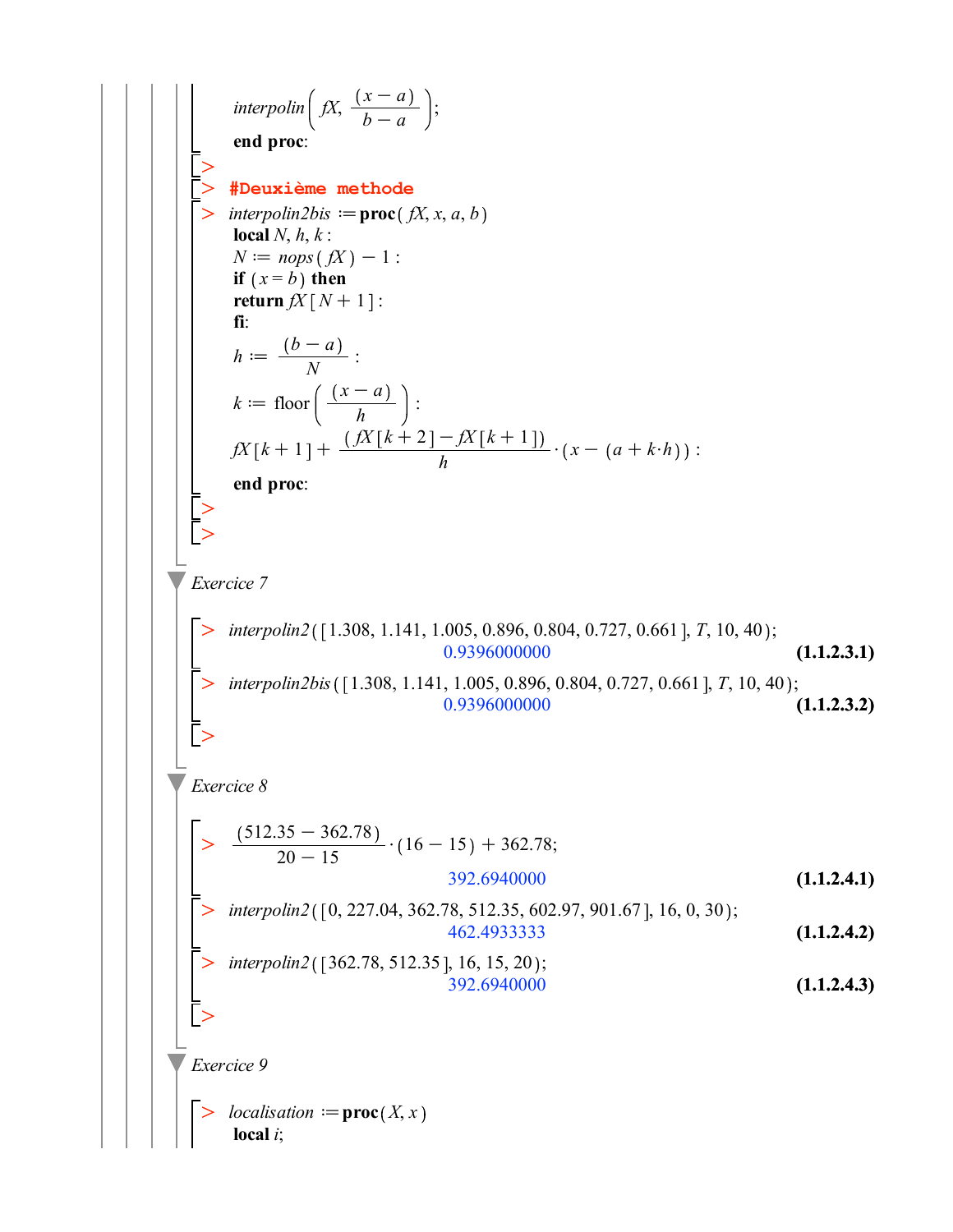```
\geq\geq\geq\geq\geq(1.1.2.5.2)
 \geq(1.1.2.5.1)
                                                                               (1.1.2.6.1)
 \geqinterpolin3 ([0, 10, 15, 20, 22.5, 30], [0, 227.04, 362.78, 512.35, 602.97,
     if (x = X \mid nops(X) \mid) then
     return nops(X) - 1:
     fi:
     i := 1;
     while (x \ge X[i+1]) do
     i := i + 1 :
     od:
     i := i - 1 :
     end proc:
    localisation ([0, 0.2, 1, 1.5, 10, 100], 2);
                                       3
    localisationbis := proc(X, x)local i, N, k;
     N := nops(X) - 1;if (x = X[N+1]) then
     return N :
     fi:
     for k from 1 to N do
     if (x \ge X[k]) and (x \le X[k+1]) then
     i := k - 1;fi:
     od:
     i;
     end proc:
    localisationbis ( [ 0, 0.2, 1, 1.5, 10, 100 ], 2 );3
Exercice 10
   interpolin3 := proc(X, fX, x)local k, N:
     k := localization(X, x);N := nops(X) - 1:
     if (k = N) then
     return fX[N+1]:
     fi:
     interpolin2([ fX[k+1], fX[k+2]], x, X[k+1], X[k+2]);end proc:
        901.67, 16);
                                 392.6940000
```